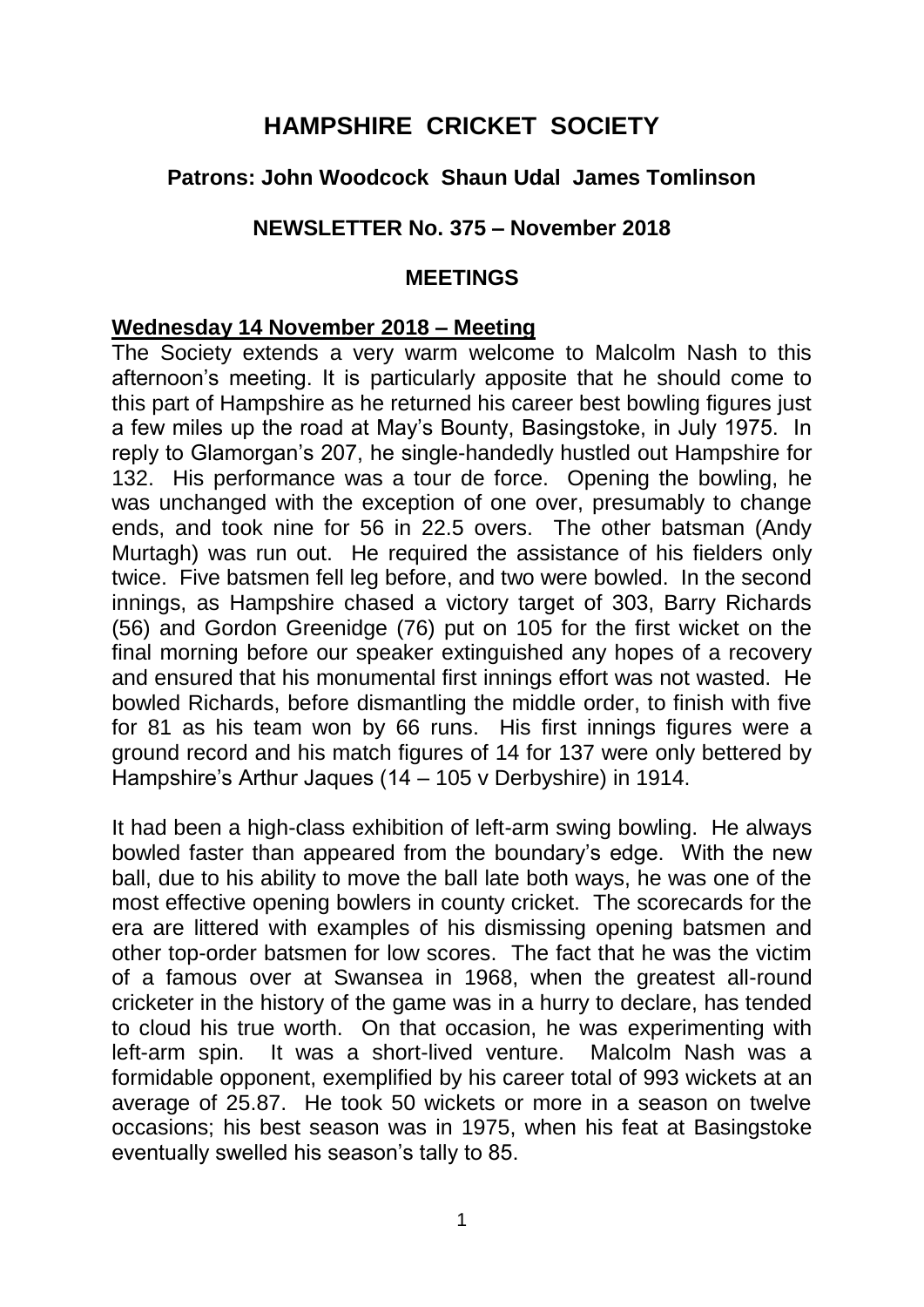He was also partially responsible for depriving Hampshire of a second successive County Championship in 1974. He took nine wickets in their match at Swansea towards the end of the season when Glamorgan batted through the last day to record an unlikely victory. Though rain dogged them through the last few weeks of the season, the events, or non-events, at Bournemouth in the last match of the season against Yorkshire, would have been academic had Hampshire won at Swansea.

Malcolm Nash always gave the impression that he enjoyed his cricket immensely. His vivid bowling spells were sometimes matched by his lefthanded batting. He was nearly always on the look-out to attack flamboyantly, though a few backs to the wall efforts to save matches will no doubt have provided him with just as much satisfaction as a thrilling innings. He hit two first-class centuries, both made in adverse situations at indecent speed. In 1976, at The Oval, he came to the wicket with the Glamorgan score standing at 65 for six in reply to Surrey's 338. He proceeded to plunder a century off 61 balls in 76 minutes, all before lunch. He eventually reached 130, his highest first-class score. Two years later, he delivered a similar reprise against Leicestershire at Swansea. With the Glamorgan innings on 78 for seven, he then merrily made his way to 124 not out, hitting five sixes. His first-class career tally amounted to 7,129 runs (avge 17.73). Besides his two centuries, he reached his half-century 25 times.

Hampshire were given a sharp reminder of his batting prowess in a Benson and Hedges Cup tie at Swansea in 1976. He struck 103 not out off 61 balls (including "seven tremendous" sixes according to the Hampshire Handbook) after Glamorgan had been 85 for six. He then took two for 40 in his eleven overs. His side won by three runs in the last over.

**MALCOLM ANDREW NASH** was born in Abergavenny, Monmouthside on 9 May 1945. Educated at Wells Cathedral School, he made his firstclass debut in 1966. Two years later, before the Sobers episode, he played an important part in Glamorgan's victory of the Australians at Swansea by taking five for 28 in the first innings. He took the wickets of Ian Redpath and Bob Cowper, before demolishing the tail.

In the following season, Glamorgan were County Champions, remaining undefeated throughout the season. Our speaker demonstrated there was no psychological hangover from the Sobers over by heading their bowling averages, with 80 wickets at an average of 19.50. Deservedly, he was awarded his county cap during the season.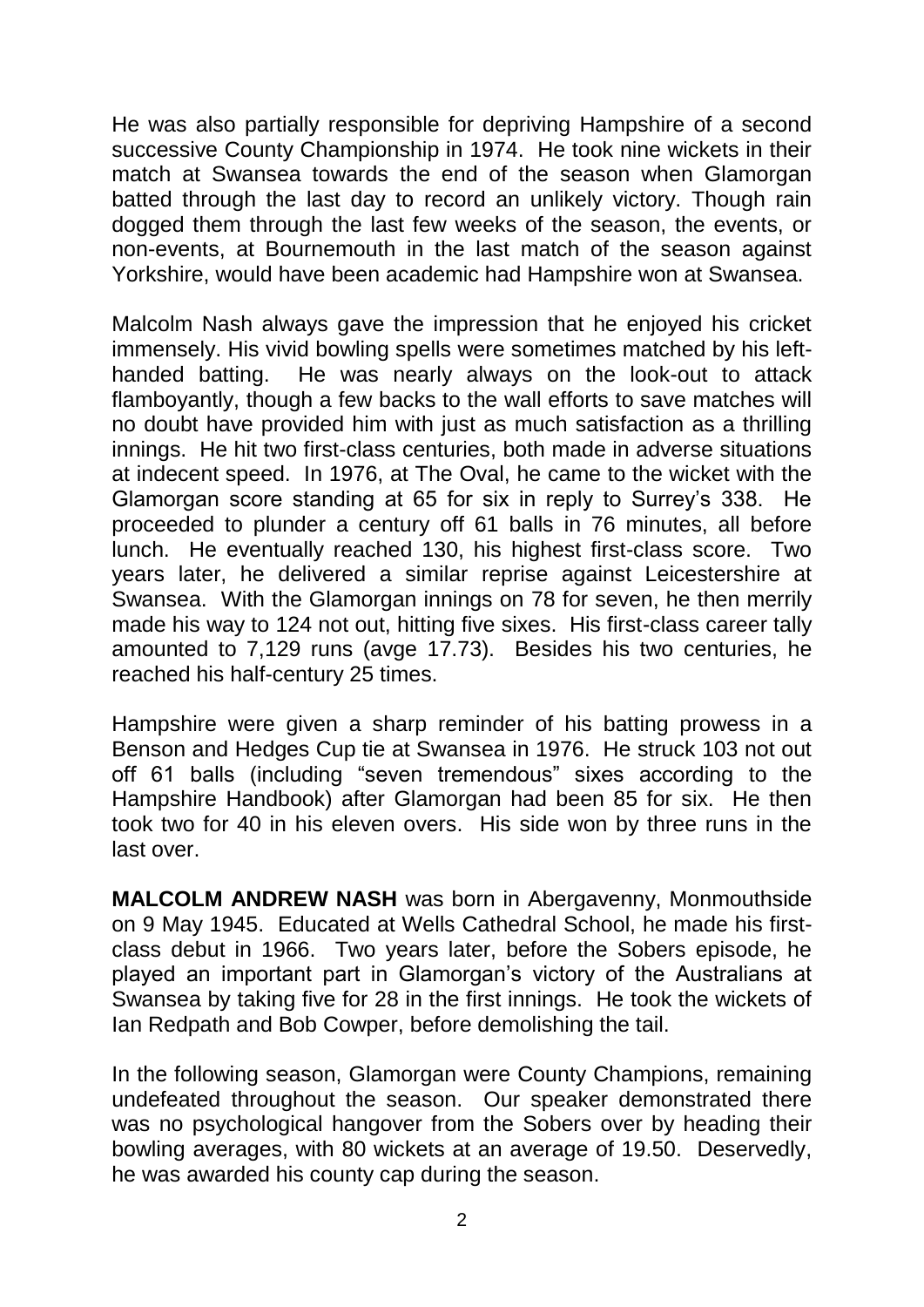Another career highlight was being a member of the first Glamorgan side to reach a Lord's Cup Final (Gillette Cup) in 1977. He dismissed Mike Brearley with the first ball of their opponent's, Middlesex, innings but his side were eventually defeated by five wickets.

He captained Glamorgan in 1980 and 1981, during a period of off-field difficulties, before retiring in 1983. He then became a cricket coach in California. He also worked in Kansas before returning to Wales in 2013. His autobiography *Not Only, But Also – My Life in Cricket* was published earlier this year.

#### **Wednesday 3 October 2018 – Report**

A large audience enjoyed a stimulating and informative evening in the company of Joe Weatherley and our Patron, James Tomlinson. Joe introduced proceedings with a succinct summary of Hampshire's season. He said that the winter in Barbados set the tone for the successful Royal London Cup campaign (RLC). The young team improved as the 50-overs Competition progressed. They got on a roll in the summer and continued to improve. The t20 season, in the wake of the RLC felt a bit of a hangover. The Championship was played in bowler friendly conditions but he acknowledged that the side needed to progress to compete with Surrey and that the batting needed to improve. The rest of the evening was devoted to questions from the floor which covered all the events of the summer and the issues that arose. On the issue of batsmen struggling in the four day game, Joe Weatherley commented that even the senior players could not remember the Dukes ball swinging so much, and for so long during an innings. It prompted a mindset that batsmen could be dismissed at any moment, hence the decision to play aggressively. On the issue of all the number of overseas fast bowlers on the staff, James Tomlinson commented that in all of Hampshire's age groups, there were only four home grown bowlers who appeared to possess the physical attributes to succeed in county cricket and that it was inevitable that the Club would need to continue to look elsewhere.

There were many questions on the "100". Our Patron struggled to identify any benefit other than Academy players will have more opportunities if Hampshire players were selected for the franchise teams. The structure and scheduling of the game received attention also. Our Patron felt that the ideal programme would be to play a four – day match in the long downtime between t20 matches; there was also too much emphasis on promotion/relegation. Among other issues that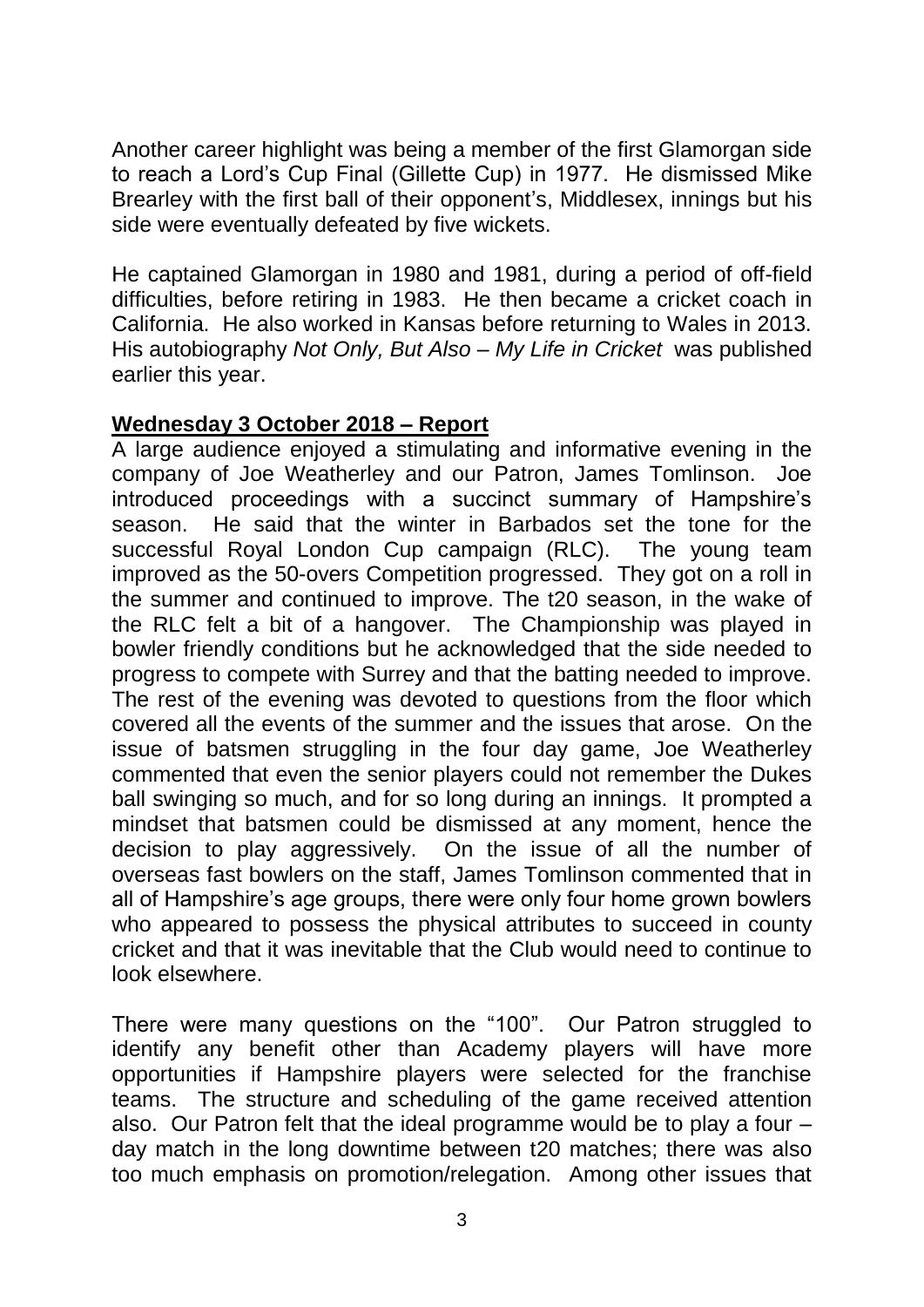were discussed were culture, the role of Twyford School in the development pathway and benefits of the Academy side in playing in the Southern Premier League. Members mention they would welcome streaming of home matches.

#### **MISCELLANEOUS**

Just how unlucky was **James Vince** not to be selected for any of the England squads this winter? He was voted/nominated in three Teams of the Year by various organisations/publications: PCA; The Cricket Paper; and the BBC.

Neighbours **Berkshire** won the Minor Counties Championship for the third year in succession when they defeated Lincolnshire by an innings and 32 runs at Banbury. They also completed a season's "double" as they had been successful in the Minor Counties t20 competition weeks earlier, having beaten Devon by 50 runs at Wormsley.

Congratulations to **St. Cross Symondians** on winning their first Southern Premier League title this summer. Jimmy Adams who, in five matches scored 585 runs at the staggering average of 146.50, and Harry Came (764 runs), who has a Hampshire contract in 2019, were the most prolific run-makers. It was though a mighty team effort with every member of the side contributing with both bat and ball through the summer.

**Liphook and Ripsley,** who play in Division One of the Southern League, became the first Hampshire side for 25 years to reach the final of the National Village Cup (sponsored by The Cricketer) at Lord's. However, they lost to Folkton and Flixten from North Yorkshire by 72 runs. Nevertheless, it was a noble effort by the Hampshire side. The Competition is a season long marathon and any side that reaches the final thoroughly deserves their place.

One of the most uplifting features towards the end of the season was the sympathetic coverage of **Robin Smith's** return to the Ageas Bowl for the Captains' dinner. His personal problems since he left the game are well documented and it was marvellous to learn that he has changed his life around. Only now is his contribution to the England test team being properly acknowledged. He has written his autobiography which is due for publication next year.

**Liam Dawson** played for England in the second ODI against Sri Lanka at Dumballa. In a rain interrupted fixture which was limited to 16 overs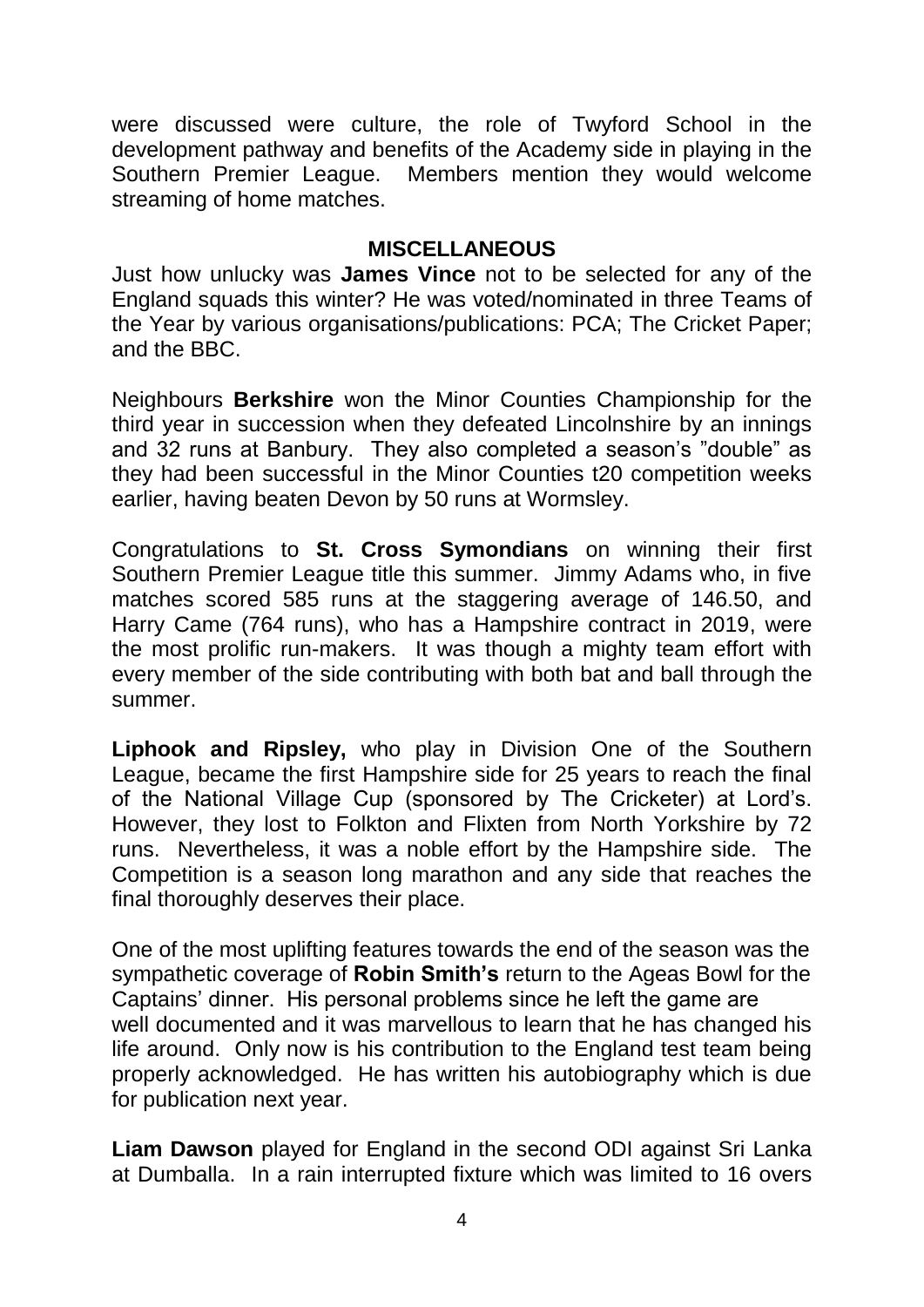per side, he took one for 16 in four overs. It appears he would have played in further matches in the series but a side strain meant he had to fly home early. He was replaced by Kent's Joe Denly.

**Craig White** has left Hampshire at the end of his contract. He had been on the Hampshire coaching staff since 2012.

### **Innes Marlow has kindly submitted the poem below to commemorate the centenary of the end of the First World War.**

# **THE BOWLER**

Our friendships were built around cricket, I opened the bowling with Tom keeping wicket.

His Dad was the spinner, Joe opening bat, Alfie at cover, and then there was Pat.

First change at the top or crouched at first slip, cheekily giving the batsmen some lip as I'd bowl down the hill and dig it in short.

Some would try hooking and get themselves caught, but if it hit pads, the whole gang would shout, Tom with a glove up convinced that they're out! Young summers were precious, then in rolled the storm.

The posters went up and in we were drawn.

I went to Belgium with my cousin and Alf, Tom was in France with his Dad to the south.

The other two followed their fathers before, they took to the seas and sailed to their war.

Before we all left, when Tom got the train, we'd laughed about how we'd play cricket again.

Back in the nets by springtime no doubt and we joked about Germans and getting them out.

As he left, Tom waved like he did on the pitch, as if claiming a catch or deciding on which fielder should move to pressure the bat, as I'd come down the hill and we'd all shout *howzat?*

But the club was no more when we all went to war, no one counting the overs or keeping the score.

No nets in the spring, summer didn't return.

No centuries were made, balls didn't turn.

For years our pavilion was a quieter place, I didn't shine the ball or steam in at pace.

I was busy, trying to be brave with my men, holding a dream to get back again to that strip of green where I was the king, with a ball in my hand I could do anything.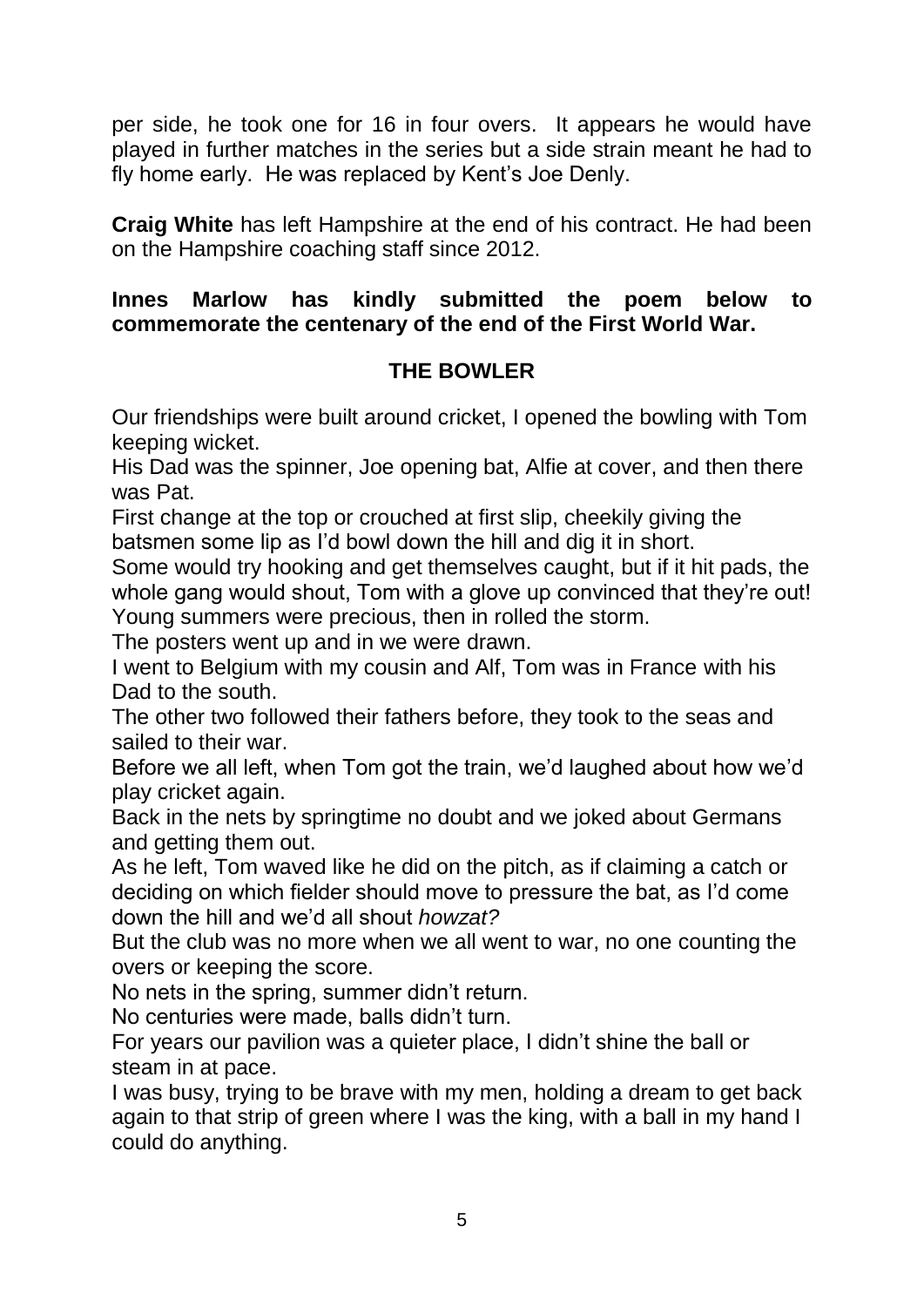My slower delivery no batsman could match, Tom could move sharply and snaffle the catch, or I'd drop it in short and give it some bite, and Paddy would take it low to his right.

Those memories took me away from the war, gently carried me back to the summers before.

But news hit the trenches and focussed our minds, the list of the missing had hundreds of lines, and slowly but surely the details emerged as my mates and their fates sadly converged.

Joe's cruiser went first, lost off the coast.

I remember the trench where I opened that post.

Tom's still in Vimy, out there on the ridge, his Father's in Arras, buried close to the bridge.

Alfie's in Ypres, his name's on the wall of the gate in the town that honours them all.

And when Paddy's ship sunk to never be found, he and a thousand shipmates were drowned.

All my friends lost from our little town, no runs on the board but five wickets down.

Sixty years on I can still see their faces, proud as they left us in boots, caps and braces, marching away from the safety of cricket, from our club that's now just an overgrown wicket.

Through sixty lost summers I've remembered each name, but the world has moved on and so has the game.

I'm now on a stick, even summers feel cold, but those boys are still laughing, they never grew old.

And though I survived and returned to the green, I'd changed after all that I'd suffered and seen.

When I came back to life after my war, with no one to field, I didn't bowl anymore.

# **HAMPSHIRE NEWCOMERS**

Hampshire have signed three new players to date from other counties for 2019 (it will not be surprising if there are not more). They are an eclectic mix.

Hampshire signed **ANEURIN (NYE) HENRY THOMAS DONALD** on loan from Glamorgan for the last few weeks of the season with a view to a permanent move thereafter. His first appearance was a  $2^{nd}$  XI match against Sussex at Fulking, in which he scored a rapid 60 against a flagging side softened up by centuries from Ian Holland and Felix Organ. His only other prolonged appearance on the field of play for the County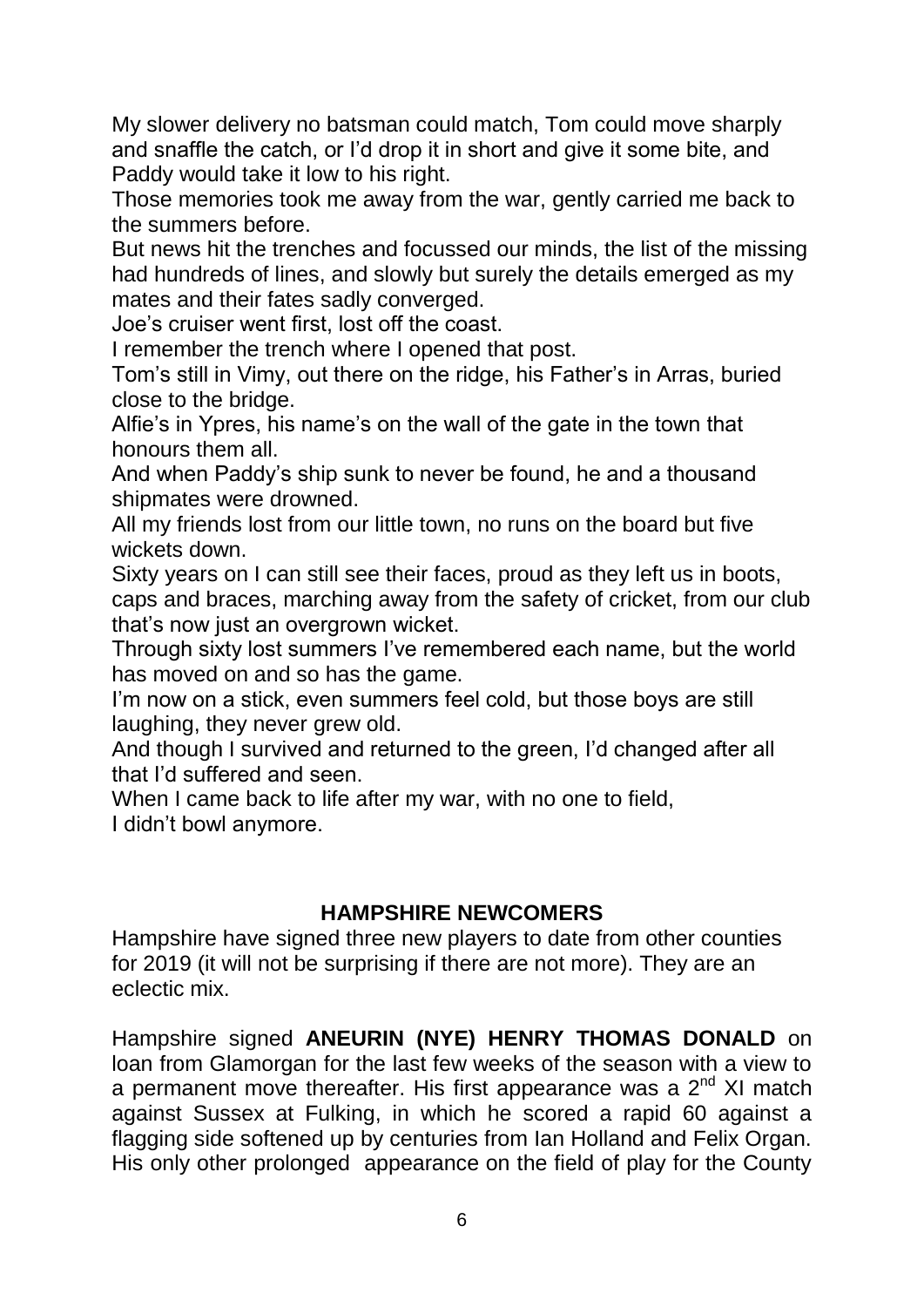was as a substitute wicketkeeper in the Championship against Yorkshire at Headingley, when he replaced Tom Alsop who had sustained a hand injury.

Born in Swansea on 20 December 1996, he is the great nephew of Bernard Hedges, that fine Glamorgan batsman of the 1950s and 60s. He made his Glamorgan 2<sup>nd</sup> XI debut as a fifteen year old in 2012. Six foot two inches tall, and right handed, he made an immediate impression in his inaugural first-class match two years later, by scoring 59 at virtually a run a ball**,** out of 152, in his second innings against Hampshire at Cardiff. That was the game, of course, in which Hampshire clinched promotion for Division 2 as Champions. It was this knock that almost certainly prompted Hampshire's interest last summer. 2015 was a year of steady, if unspectacular, progress. He really attracted the headlines in the following summer with an astonishing innings of 234 against Derbyshire at Colwyn Bay. He reached his double century off only 123 balls to equal Ravi Shastri's world record for Bombay thirty years earlier. He struck fifteen sixes on the way, only one short of another world's best (by Graham Napier of Essex), and according to *Wisden,* hit five cars parked in the ground and a passing bus. This innings remains his only Championship century; his other first-class hundred was 105 v Cardiff MCCU at the start of that summer.

However, the following two seasons were ones of substantially diminishing returns and, in 2018, he scored only 67 runs in four matches. He joins Hampshire having scored 2056 runs (avge. 30.68) in 39 matches, including thirteen half centuries. He has also held 31 catches. As far as the editor is aware that wicketkeeping appearance at Headingley referred to above was a "one-off". Almost uniquely these days, he has never bowled.

**KEITH HUBERT DOUGLAS BARKER** joins Hampshire from Warwickshire with a proven track record. Born in Manchester on 21 October 1986, he is six feet three inches tall and a left-handed allrounder. Like Donald, cricket flows in his veins. His father, also named Keith, played for British Guiana and Natal. He originally came to this country as an overseas professional for Enfield in the Lancashire League. Keith junior's godfather is Clive Lloyd, hence his second Christian name.

He first played for Warwickshire in 2009 (after being spotted by David Lloyd) and was a regular from 2011. He has attained 50 wickets in a season with his fast medium bowling on three occasions (most – 62 in